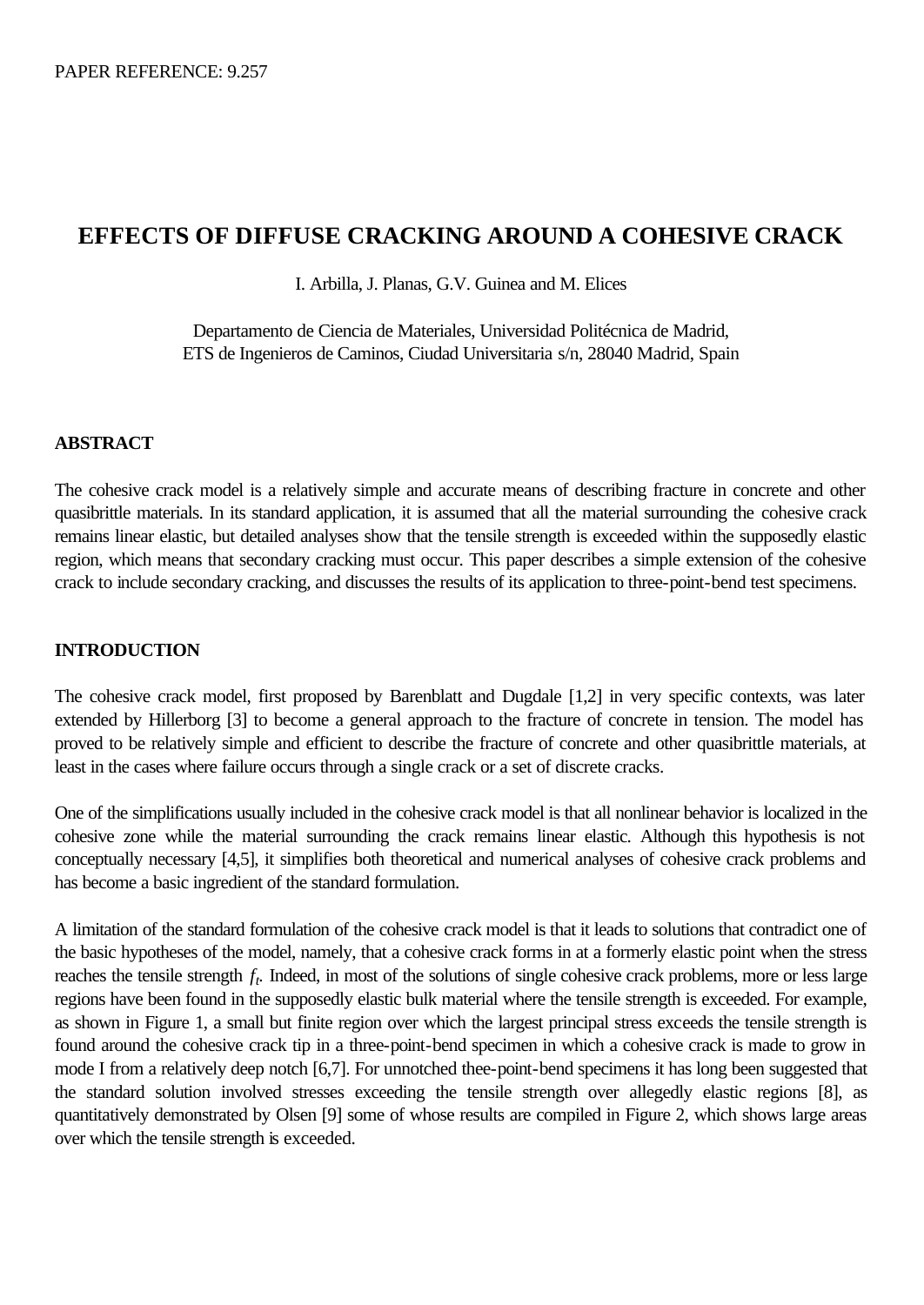

**Figure 1:** Isolines of maximum principal stress at peak load for a three-point-bend notched beam. The tensile strength  $f_t$  is exceeded over a small region around the cohesive crack tip. (Adapted from [7].)



**Figure 2:** Isolines of horizontal normal stress for a three-point-bend unnotched beam for various relative depths *a/D* of the cohesive zone . The tensile strength *f<sup>t</sup>* is exceeded over the gray shadowed regions. (Adapted from [9].)

The foregoing facts imply the following 3 consequences:

- 1. The standard approach to the cohesive crack model leads to inconsistent solutions whose accuracy needs to be assessed through a higher level model.
- 2. According to the cohesive crack model itself, secondary cracking must occur in the regions where the tensile strength is exceeded.
- 3. A higher-order model is needed that, while preserving the main concepts of the cohesive crack model, eliminates the inconsistency and adequately describes the secondary cracking.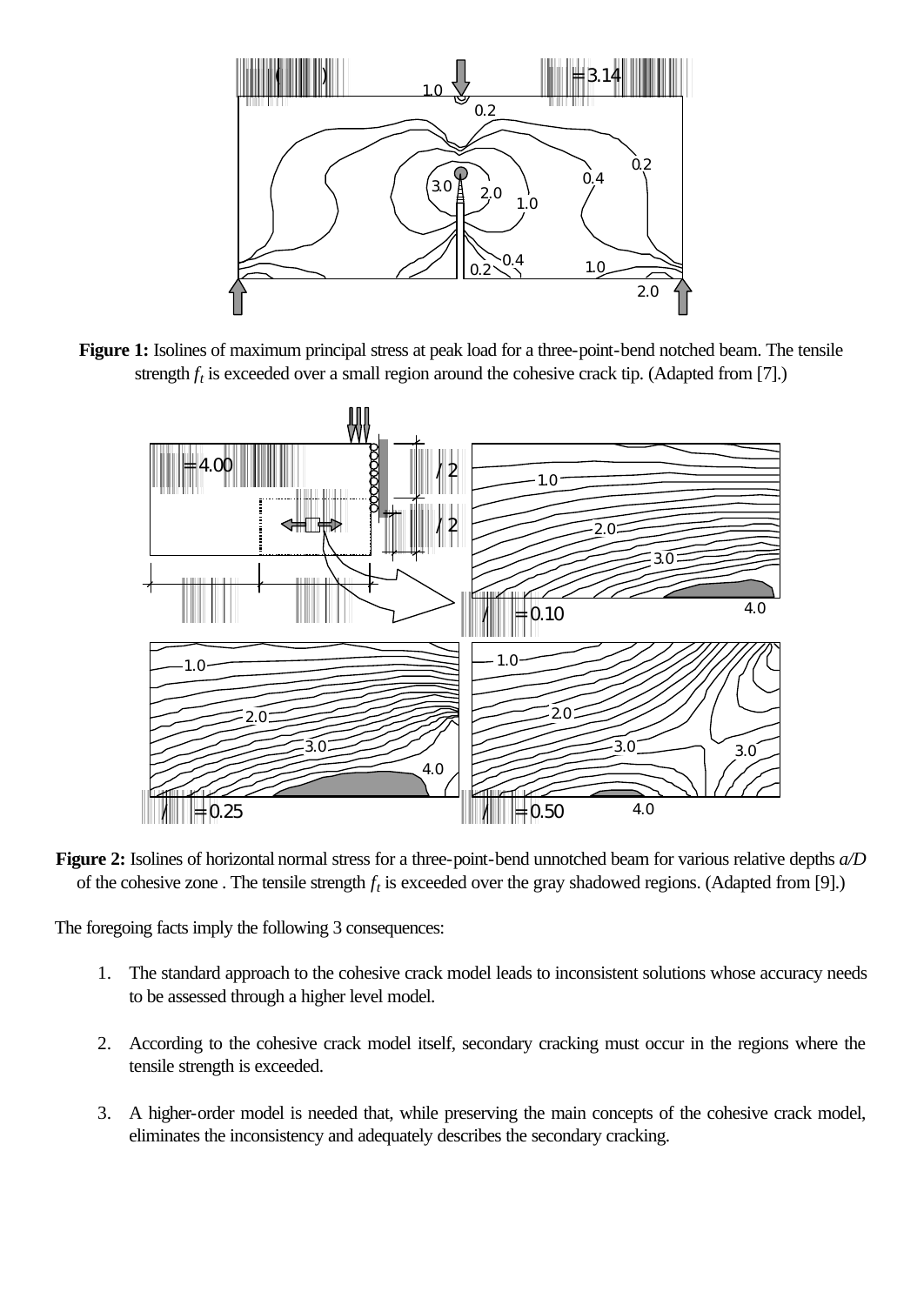

**Figure 3:** Generic softening stress-crack opening curve.

This work presents one of the many possible higher-order models and describes the results of its application to the three-point-bend unnotched beam. The model has the advantages of being conceptually and formally simple, and of using only concepts coming from the cohesive crack itself.

## **DIFFUSE CRACK MODEL**

The diffuse crack model developed in this work is a three-dimensional generalization of the unidimensional model proposed by Planas and Elices to describe shrinkage microcracking in concrete [10]. The basic ingredient of the model is the cohesive crack, which is assumed to form perpendicular to the maximum principal stress when this reaches the tensile strength  $f_t$ . After the cohesive crack has formed, the stress transferred across its faces is assumed to be given, for *monotonic* mode I crack opening, by a unique function of the crack opening *w* :

$$
\mathbf{S} = f(w) \tag{1}
$$

where  $f(w)$  is usually known as the softening function and (for concrete) has the shape depicted in Figure 3.

To build the diffuse crack model we use the basic cohesive crack model just described together with some simple complementary assumptions regarding crack kinematics. For simplicity, we first describe the uniaxial model and then give the generalization to three dimensions.

## *Uniaxial Model*

The basic idea in the uniaxial model is that diffuse cracking can be described as an array of parallel cohesive cracks, spaced at a relatively small distance *s* , in an otherwise elastic bar. If the cracks are close enough, we can describe their macroscopic effect as a distributed inelastic strain  $e^p$  given by

$$
e^{p} = \frac{w}{s}
$$
 (2)

where  $w$  is the average crack opening.

The uniaxial stress transferred through the crack array for monotonic inelastic stretching, directly derives from the softening curve (1) as

$$
\mathbf{S} = f(s\mathbf{e}^{\mathbf{p}}) = f_s(\mathbf{e}^{\mathbf{p}})
$$
 (3)

where  $f_s$  ( $e^p$ ) is a stress-inelastic strain curve which displays softening. However, if the crack spacing is small, the softening rate tends to vanish, and the model displays perfectly plastic behavior. Indeed, for a softening curve such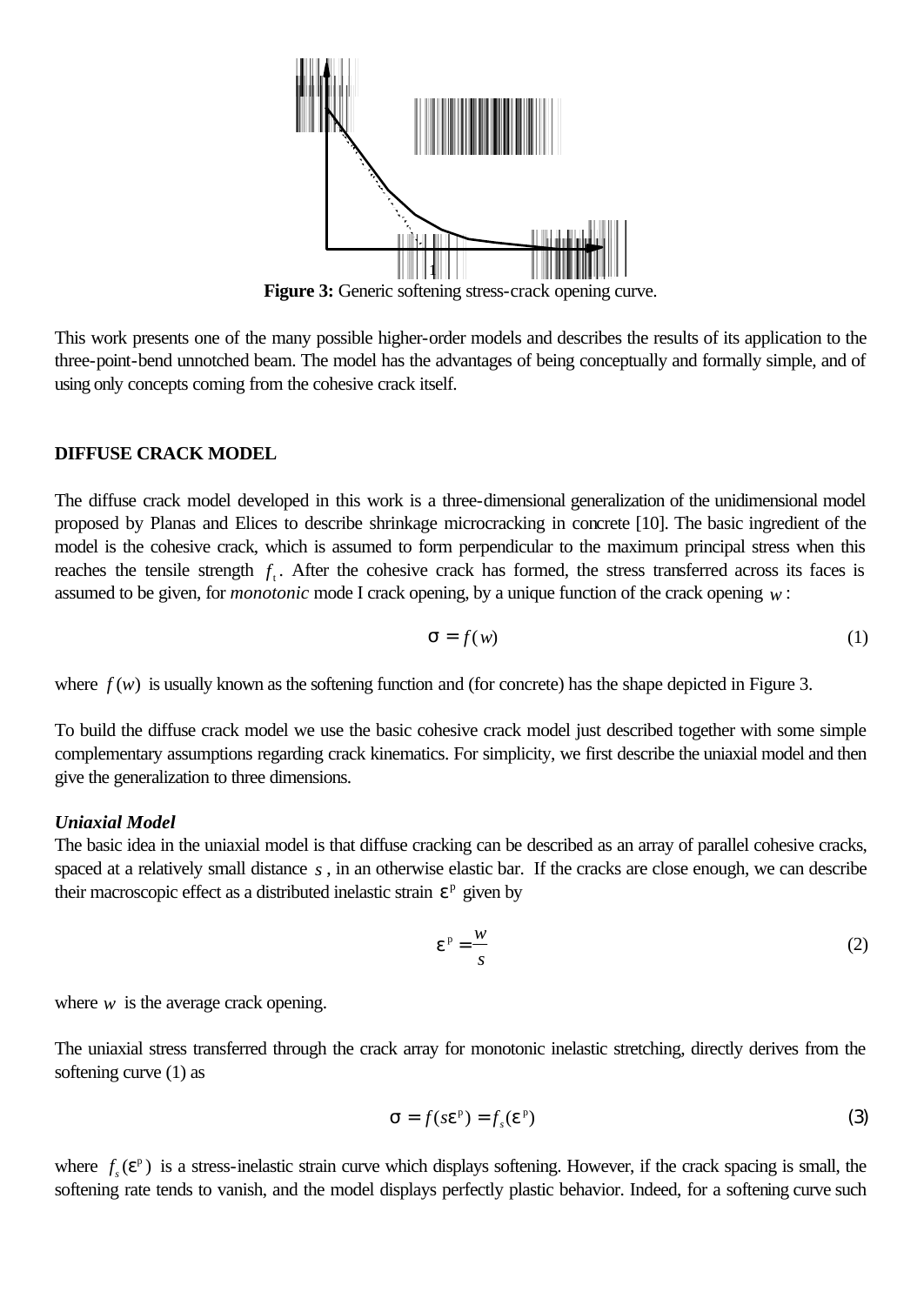as that in Figure 3, with an initial trend approximately linear, defined by the horizontal intercept  $w_1$ , the softening or stress drop  $\Delta s$  is given by

$$
\Delta \mathbf{S} = f_{t} \frac{s}{w_{1}} \mathbf{e}^{p}
$$
 (4)

Hence, for infinitely close cracks, *s* vanishes and so does  $\Delta s$ . Therefore, as far as monotonic stretching is concerned, the behavior tends to perfectly plastic as the crack spacing is reduced.

To complete the model, we need to specify the unloading behavior because eventually a main cohesive crack will develop, and as it grows, the zone of diffuse cracking may unload. Planas and Elices [10, with the results of other authors [11,12], ] justified that when a crack opens only slightly it does not close again upon unloading. We adopt here this point of view and assume that the inelastic strain  $e^p$  is fully irrecoverable. This is formally identical to assuming an elastic-plastic stress-strain behavior. The behavior is perfectly plastic if  $s = 0$ , and is plastic with softening if  $s \neq 0$ .

#### *Triaxial Model*

The simplest way to generalize the former uniaxial model to three dimensions is to assume an elastoplastic behavior with a Rankine criterion and associative flow rule. The corresponding equations are

$$
\mathbf{s} = E(\mathbf{e} - \mathbf{e}^2) \tag{5}
$$

$$
\mathbf{S}_{1} - f_{s}(\tilde{\mathbf{e}}^{p}) = 0 \tag{6}
$$

$$
d\mathbf{e}^{\mathbf{p}} = \mathbf{P}_{\mathbf{I}} d\tilde{\mathbf{e}}^{\mathbf{p}} \tag{7}
$$

where  $\boldsymbol{s}$  is the stress tensor,  $\boldsymbol{E}$  the fourth-order elastic tensor,  $\boldsymbol{\epsilon}$  the strain tensor,  $\boldsymbol{\epsilon}^p$  the inelastic strain tensor,  $\boldsymbol{s}_1$ the maximum principal stress,  $\tilde{e}^{\rho}$  the equivalent inelastic strain, and  $P_1$  the projector of  $\sigma$  in the direction of its first principal stress. The function  $f_s(\tilde{e}^p)$  is identical to that defined for the uniaxial model, by equation (3).

#### **NUMERICAL ANALYSIS**

The model just described was applied to analyze the influence of diffuse cracking on the predicted behavior of unnotched three-point-bend beams. Geometrically similar beams were analyzed with a span-to-depth ratio of four. Five beam depths were considered, scaled according to the ratios 1:2:4:8:16. Three calculations were made for each beam depth:

- 1. Standard cohesive crack model: main cohesive crack running through elastic material.
- 2. Nonsoftening diffuse cracking: main cohesive crack running through a material with (potentially) infinitely close diffuse cracks (crack spacing  $s = 0$ ).
- 3. Softening diffuse cracking: main cohesive crack running through a material with diffuse softening cracks corresponding to an assumed minimum crack spacing identical to the finite element size  $(s = D/64$ , where *D* is the beam depth).

The softening curve used in all the calculations (the only material property required apart from elastic constants) is shown in Figure 4. This corresponds to an actual microconcrete tested in the authors' laboratory.

The numerical simulations were carried out using ABAQUS. Softening spring elements located along the central cross section simulated the main crack. The surrounding material was simulated through a user-defined routine (UMAT) implementing the model defined in the previous section (none of the finite element codes accessible to the authors implement a Rankine plastic criterion with associative flow rule).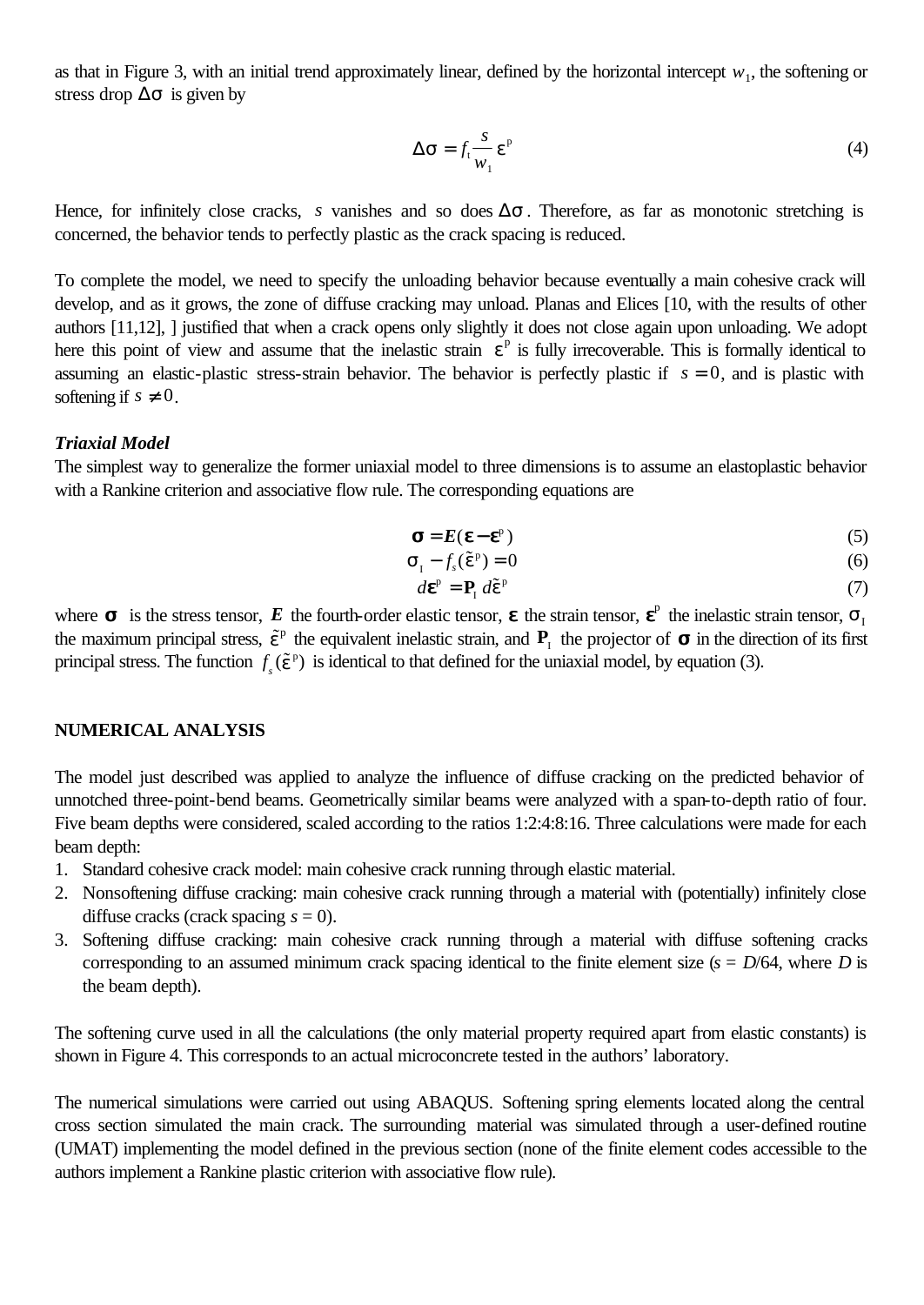

**Figure 4:** Softening curve used in the computations



**Figure 5:** Numerical modeling: (a) finite element mesh over the right half-specimen, (b) domain subdivision—I for normal elements and II superelement.

The finite element mesh used to model the right half of the specimen is shown in Figure 5, together with the definition of the elastic superelement used to speed up the calculations, which were driven in arc-length control, and were free of problems for the standard cohesive crack model. When diffuse cracking was included, the convergence rate was slower, and problems arose in continuing the calculation for large specimens where strong snap-back was present, particularly for the diffuse cracking with softening. Spontaneous unloading sometimes occurred, which required direct intervention of the operator (stopping just before unloading and restarting the calculation using the saved results and a different loading step).

#### **RESULTS**

The results are shown in dimensionless form, so they are useful not only for the particular microconcrete considered here, but also for any other material with a softening function of identical shape. In particular, the dimensionless size of the specimen is obtained by dividing the depth of the specimen  $D$  by the characteristic length  $l_{ch}$  defined as

$$
l_{\rm ch} = \frac{EG_F}{f_{\rm t}^2} \tag{8}
$$

where *E* is the elastic modulus. The value of the characteristic length of the microconcrete was  $l_{ch} = 122$  mm,. while for an ordinary concrete  $l_{ch} \approx 300$  mm.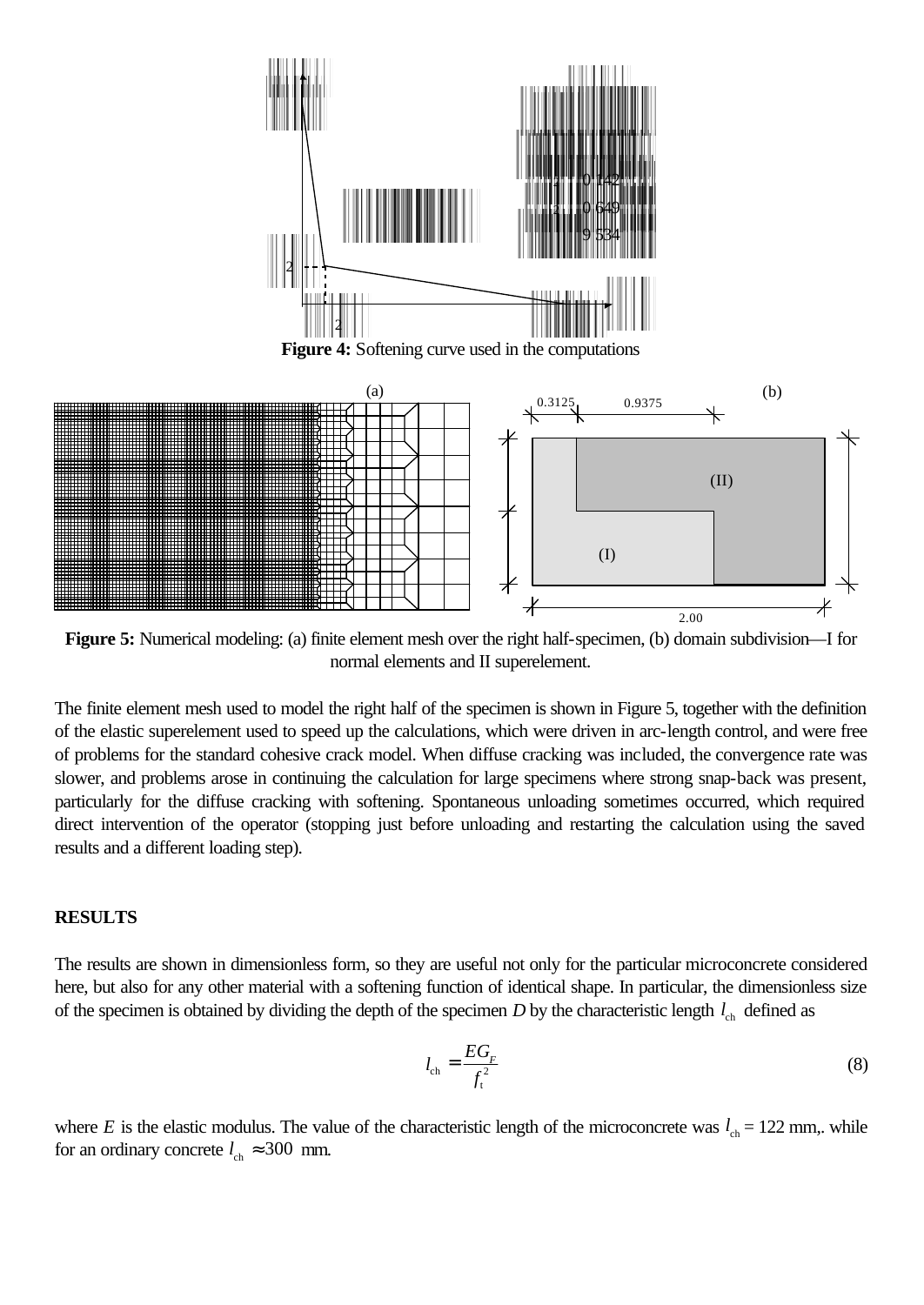

**Figure 6:** Right half of the specimen; the dark rectangle shows the zone, magnified in the following figure, where diffuse cracking takes place. All dimensions are referred to the beam depth.

One of the main results is that the diffuse crack model relieves the overstress appearing in the standard cohesive crack approach, so the stress nowhere exceeds the tensile stress. Of course, this is done at the expense of inelastic strains appearing in the material. The inelastic strain concentrates in the small dark rectangle shown in Figure 6, and its distribution inside that rectangle is shown in Figure 7 for various cases. For nonsoftening diffuse cracking, the inelastic strain is smoothly distributed, and is more intense for small sizes (7a) than for large sizes (Figure 7b). For softening diffuse cracking the inelastic strain is again more intense for small sizes (Figure 7c) than for large sizes (Figure 7d), the distribution being less smooth and with localization bands that may be identified in small sizes (Figure 7c). This is the main difference between the two diffuse crack models.

The first consequence of the localization is that the maximum inelastic strain is about 5 times larger in the softening diffuse cracks. This is shown in Figure 8a together with the influence of the beam depth. Although the existence of localization bands is numerically significant, its effect on the experimental results is nil. In fact, the softening associated with the worst strain localization is shown in Figure 8b and is less than  $0.4\%$  of  $f_t$  for all the investigated sizes. The corresponding (maximum) crack opening is  $w \approx 0.003 G_F / f_t \approx 0.1 \mu m$  for a typical concrete with  $G_F = 100 \text{ N/m}$  and  $f_t = 3 \text{ MPa}$ . This means that the localization bands, which could be seen as isolated cracks, are virtually impossible to detect experimentally since their opening is in the submicron range.

Figure 9 shows the load-displacement curves for two beam depths calculated in the three ways defined in the previous section. The effect of including diffuse cracking is seen to be marginal. In particular, the influence on the peak load never exceeds 1.2% of the value computed by the standard method



**Figure 7:** Inelastic strain distributions for diffuse cracking: (a) and ( b) nonsoftening; (c) and (d) softening. The parameter  $\tilde{e}_{pl}^* = \tilde{e}^p E/f_t$  is the equivalent elastic strain referred the elastic uniaxial strain at peak stress.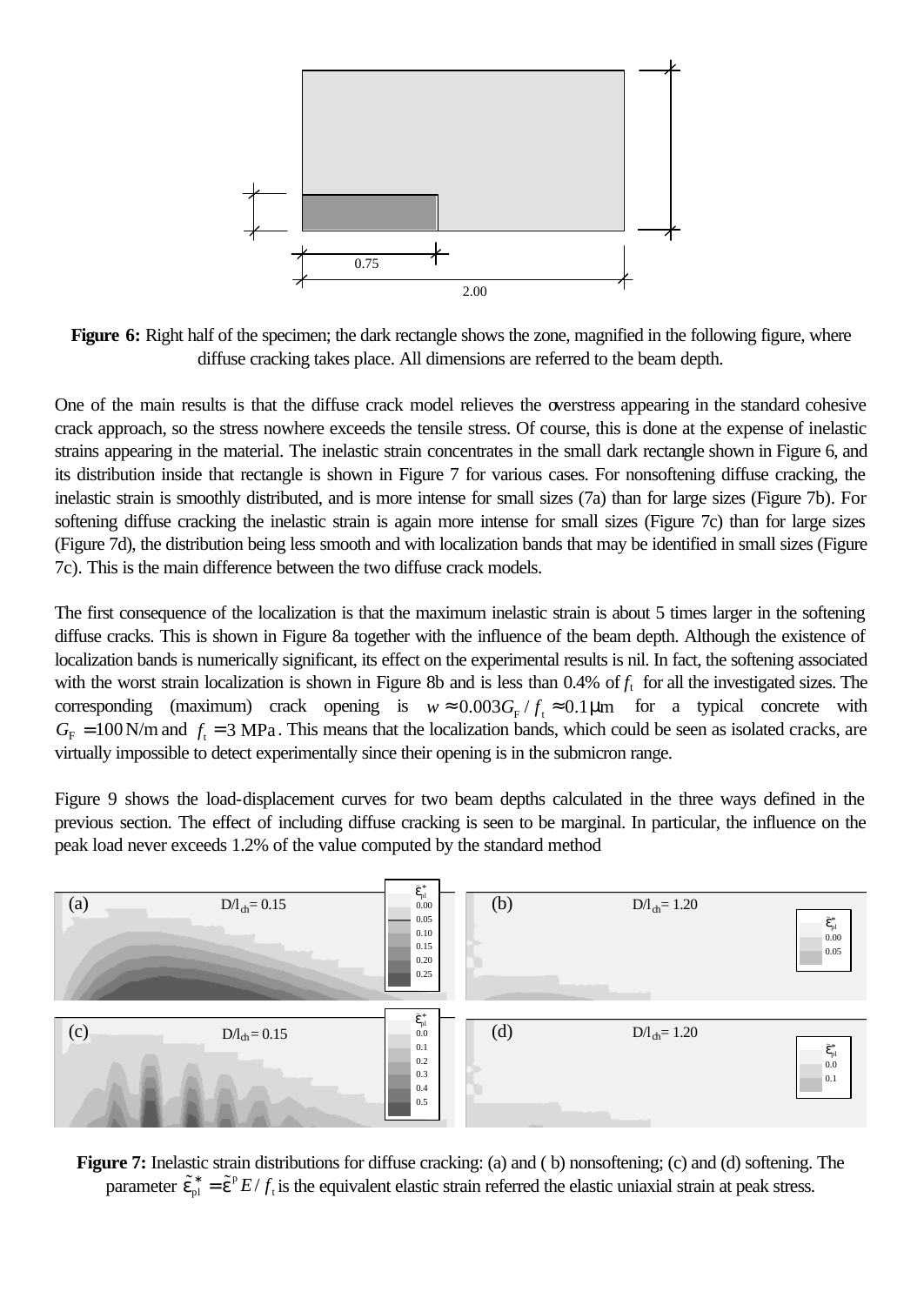

**Figure 8:** Size effect on inelastic strain localization: (a) maximum inelastic strain versus beam depth for the two models of diffuse cracking, and (b) maximum amount of softening occurring in the diffuse cracks versus beam depth.



**Figure 9:** Comparison of load-displacement curves computed according to the three models: (a) for  $D/l_{ch} = 0.15$ ; and (b) for  $D/l_{ch} = 1.20$ .

## **CONCLUSIONS**

- Both versions of the diffuse crack model described here (nonsoftening and softening) seem to be adequate to eliminate the inconsistency of the standard cohesive crack model and to describe secondary cracking that must necessarily occur in specimens and structures failing through a single main crack.
- Although the softening version of the model shows localization at a numerical level, its influence on the mechanical response is negligible and the localizations are impossible to detect experimentally since they correspond to localized displacement jumps of the order of tenths of a micron.
- Since in the softening version of the model some degree of arbitrariness is present (only one crack per element is allowed and the size of the element is arbitrary) we suggest using the nonsoftening version unless there is evidence against this (e.g. if a localization of secondary cracking is known to exist).
- One situation where multiple cracking is known to exist is that of cracking induced by shrinkage or thermal gradients. In such cases, the softening version of the model can be used to follow the evolution of diffuse cracking as well as of main cracks (a main crack would be represented, then, as a *crack band*).
- For three-point-bend unnotched beams, the mechanical response is affected only slightly by the secondary cracking. The standard model (which is simpler and faster) can thus be used for most practical purposes